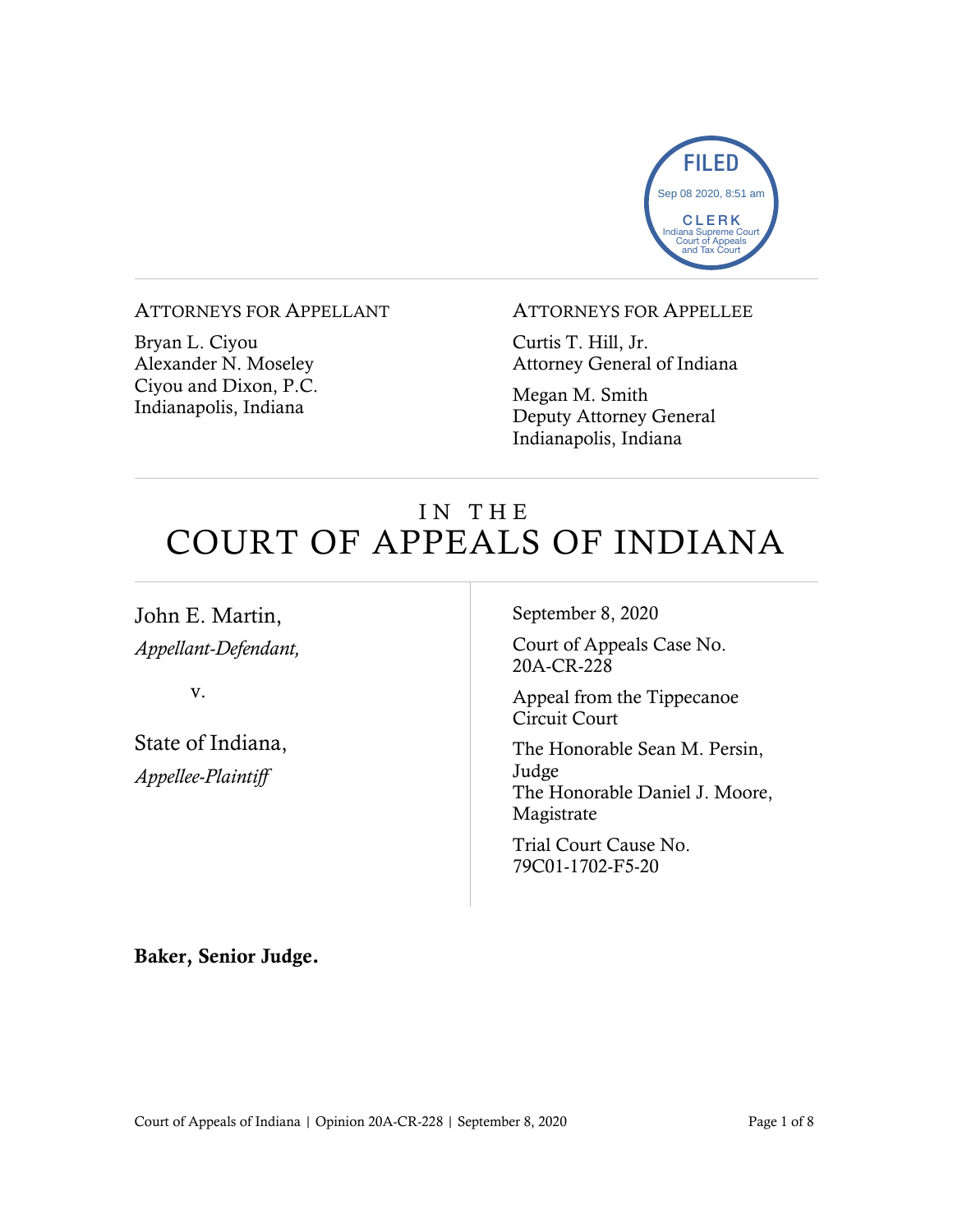[1] John Martin appeals his conviction for Level 5 Felony Operating While Intoxicated,<sup>1</sup> arguing that blood draw evidence lacked a proper foundation and was improperly admitted at trial. Finding no error, we affirm.

## Facts

- [2] On February 10, 2017, John Martin's car slid off the highway and into a ditch. A deputy with the Mulberry Police Department learned of the accident from someone at a nearby gas station. When he arrived at the scene, the car was sitting next to the road, and Martin was walking away from the accident. Martin told the deputy that he had been in an accident, but he was not hurt. The deputy called for backup.
- [3] Lieutenant Randy Martin with the Tippecanoe County Sheriff's Department responded. He confirmed that no one else was in or near the car, which was still hot. Lieutenant Martin smelled marijuana at the scene, smelled alcohol on Martin, noticed that Martin's speech was "very thick, slow, and slurred," and that Martin was having trouble balancing. Tr. Vol. II p. 81-82. The lieutenant conducted a horizontal gaze nystagmus test; Martin failed. *Id.* at 85, 118-119. Lieutenant Martin also administered a portable breath test to Martin, which tested positive for alcohol. *Id.* at 119.

 $1$  Ind. Code §§ 9-30-5-2, -3(b)(1)

Court of Appeals of Indiana | Opinion 20A-CR-228 | September 8, 2020 Page 2 of 8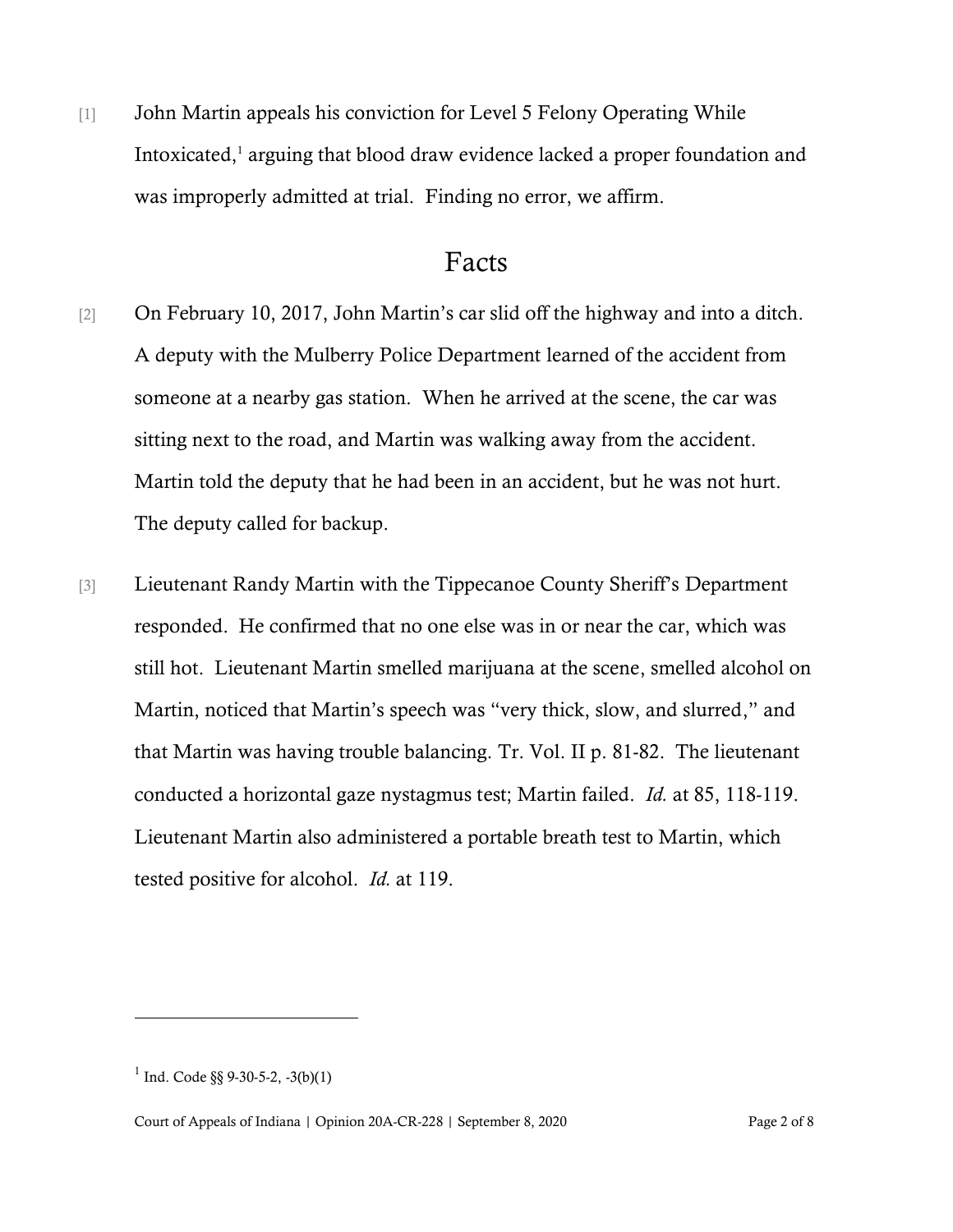- [4] Deputy Dustin Oliver also responded. He smelled alcohol on Martin. *Id.* at 165. He took Martin to the sheriff's department hoping to administer more sobriety tests, which Martin ultimately refused. Deputy Oliver obtained a search warrant for Martin's blood and took him to a hospital for a blood draw.
- [5] At the hospital, Deputy Oliver noticed that Martin's eyes were glassy, his balance was unsteady, and he was slurring his words. Tr. Vol. II p.173-174. Maria Linenmeyer, a registered nurse, drew Martin's blood. She gave Deputy Oliver two of the samples she collected to send to the Indiana Department of Toxicology and sent a third sample to the hospital's lab. The state lab reported that Martin's blood contained 0.256 grams of alcohol per 100 milliliters. The hospital lab reported that Martin's blood contained 0.242 grams of alcohol per 100 milliliters.
- [6] The State charged Martin with Level 5 felony operating a vehicle while intoxicated, Level 6 operating a vehicle while intoxicated, Class A misdemeanor operating a vehicle with an alcohol concentration of 0.15 or more, and Level 5 felony operating a vehicle with an ACE of 0.15 or more, and alleged that he was an habitual vehicular substance offender. Appellant's App. Vol. II pp. 27-31.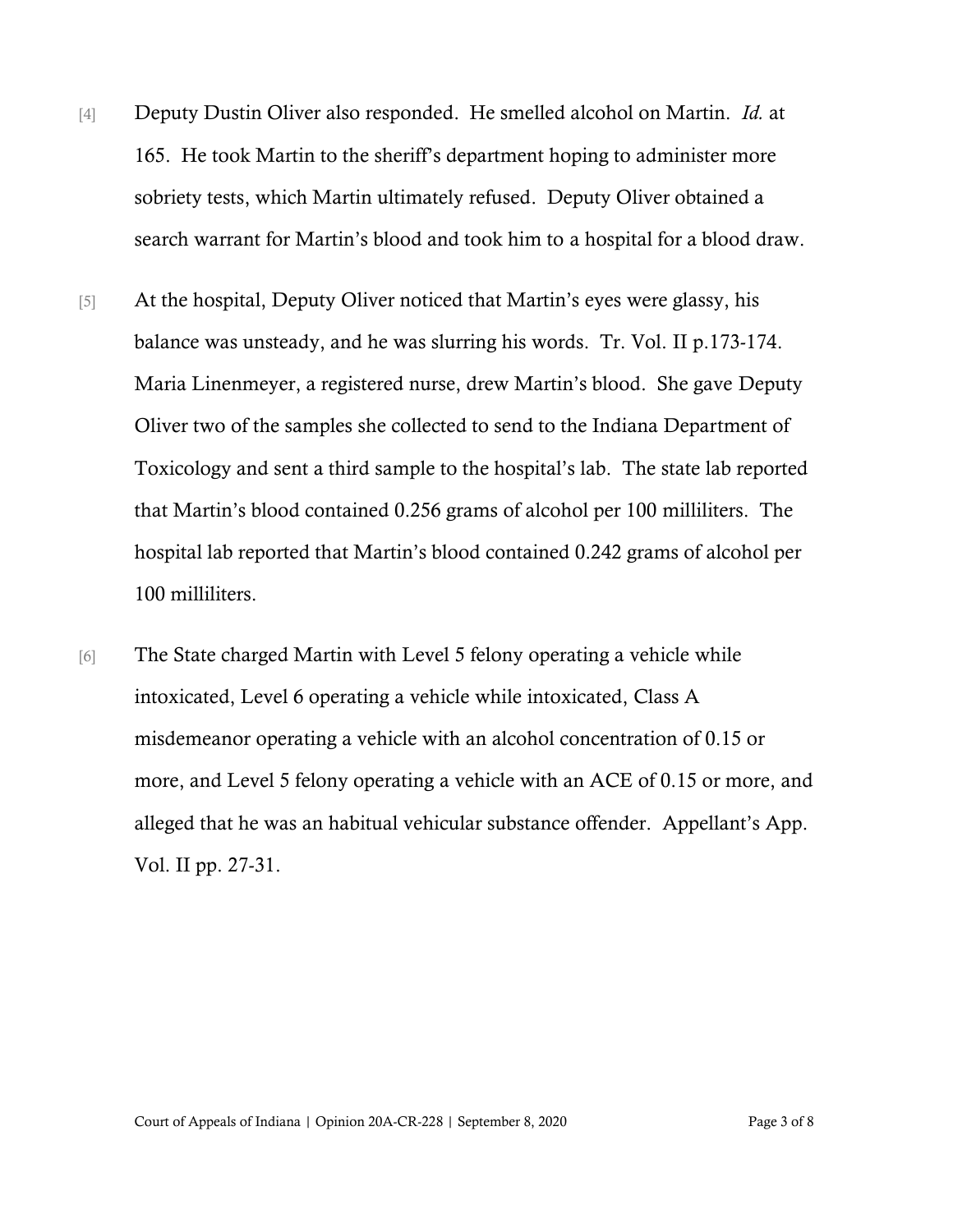- [7] The trial was bifurcated. The first phase was a jury trial on the underlying charges.<sup>2</sup> Nurse Linenmeyer testified that she had received specific training on legal blood draws. Tr. Vol. II pp. 213-14. She said that the hospital had a policy in place for these draws and that the policy was approved by a doctor. *Id.* at 214. She said that she followed those policies in drawing Martin's blood. *Id.* at 214, 217-19. She described what that policy entails. *Id.* at 214-24. After her testimony, the blood draw evidence was admitted over Martin's objection. *Id.* at 240, Tr. Vol. III p. 39-40. The jury found Martin guilty of Class C Misdemeanor Operating a Vehicle While Intoxicated and Class A Misdemeanor Operating a Vehicle with ACE of 0.15 or More.
- [8] The second phase was a bench trial on Martin's criminal history; at the conclusion of that phase, the trial court found Martin guilty as charged. Due to double jeopardy concerns, however, the court entered judgment of conviction only on Level 5 Felony operating a vehicle while intoxicated. Tr. Vol. IV p. 173. The enhancement to a Level 5 felony was based on Martin's past conviction for operating a vehicle while intoxicated upon causing death. *Id.*; App. Vol. II p. 23-24. The trial court also found that Martin was an habitual vehicular substance offender. The court sentenced Martin to an aggregate term of six years in the Indiana Department of Correction, two years

<sup>&</sup>lt;sup>2</sup> The underlying charge of operating while intoxicated is a Class C misdemeanor. Ind. Code  $\S$  9-30-5-2. That misdemeanor becomes a Level 5 or Level 6 felony if the defendant has certain previous convictions. Ind. Code § 9-30-5-3. Here, the first phase of the trial focused solely on whether Martin operated while intoxicated—the Class C misdemeanor—while the second phase focused on his criminal history and determined whether the Class C misdemeanor would be enhanced to a felony.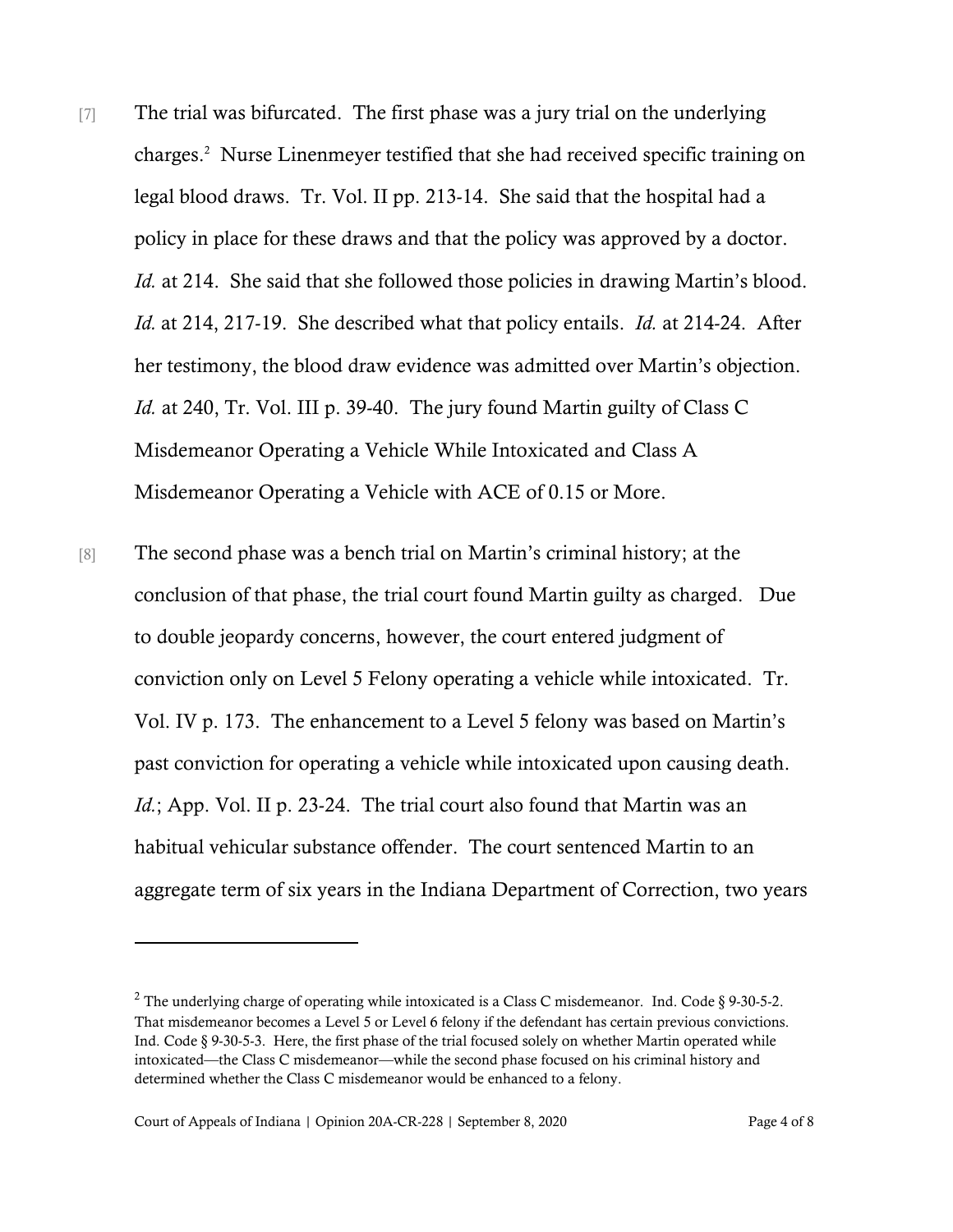in Tippecanoe County Community Corrections, and one year of probation. App. Vol. II p. 24. Martin now appeals.

## Discussion and Decision

- [9] Martin argues that the trial court erred in admitting the blood draw evidence against him. In reviewing a trial court's admissibility determination, we will reverse only if it goes against the logic and effect of the facts, and the error affects the defendant's substantial rights. *Guilmette v. State*, 14 N.E.3d 38, 40 (Ind. 2014). In conducting our review, we consider conflicting evidence in the light most favorable to the trial court's ruling, and do not reweigh evidence or re-evaluate witness credibility. *Johnson v. State,* 992 N.E.2d 955, 957 (Ind. Ct. App. 2013).
- [10] Martin argues that the evidence was admitted in error because it lacked proper foundation as required by Indiana Code Section 9-30-6-6(a). This statute requires that blood samples be collected by:

A physician, a person trained in retrieving contraband or obtaining bodily substance samples and acting under the direction of or under a protocol prepared by a physician, or a licensed health care professional acting within the professional's scope of practice and under the direction of or under a protocol prepared by a physician.

*Id.* "The foundation for admission of laboratory blood drawing and testing results, by statute, involves technical adherence to a physician's directions or to a protocol prepared by a physician." *Hopkins v. State*, 579 N.E.2d 1297, 1303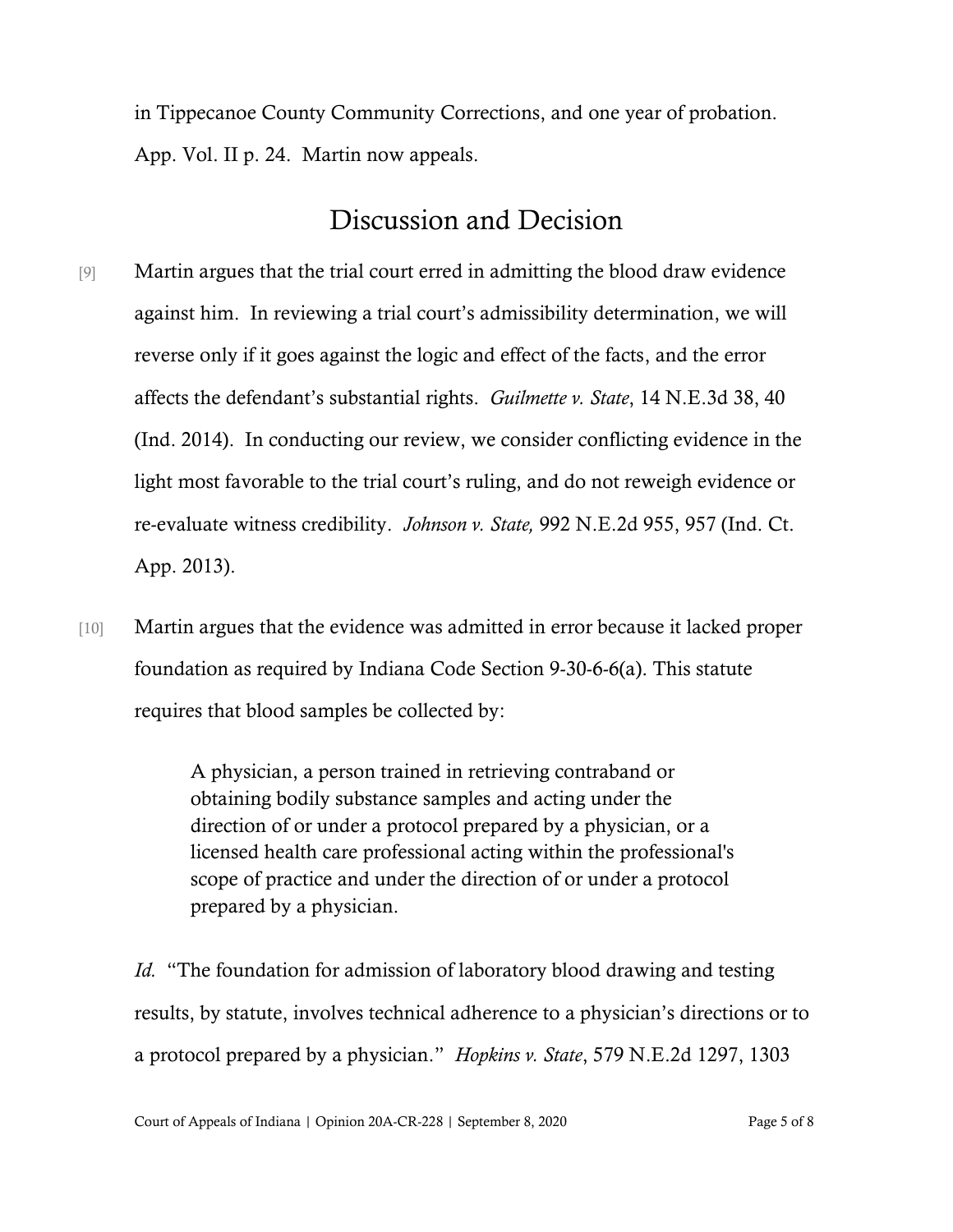(Ind. 1991). "This is not a requirement that may be ignored." *Combs v. State*, 895 N.E.2d 1252, 1256 (Ind. Ct. App. 2008).

- [11] Martin argues that because the State relied solely on Nurse Linenmeyer's testimony, the State failed to show that Linenmeyer conducted Martin's blood draw pursuant to "a protocol prepared by a physician." Ind. Code § 9-30-6- 6(a). To support this argument, he relies heavily on *Combs v. State*, in which this Court found that blood draw evidence supported only by a technician's testimony was improperly admitted because "the State failed to present evidence that [the blood draw occurred] 'under the direction of or under a protocol prepared by a physician.'" 895 N.E.2d at 1258 (quoting Ind. Code § 9- 30-6-6(a)). In that case, there was "absolutely no evidence that [the technician] acted under the direction of a physician . . . or that a physician approved the protocol." *Id.*
- [12] Martin's reliance on *Combs* is misplaced. The record in *Combs* was "devoid" of any evidence that the technician followed a physician-approved protocol or was herself a physician. *Id.* That is not so in this case. Nurse Linenmeyer testified that she was trained in legal blood draws, that her hospital had a protocol for legal blood draws, that a physician approved that protocol, and that she followed that protocol. Tr. Vol. II p. 213-14, 217-24. This showing was sufficient for the trial court to find that the State laid the proper foundation for the blood draw evidence.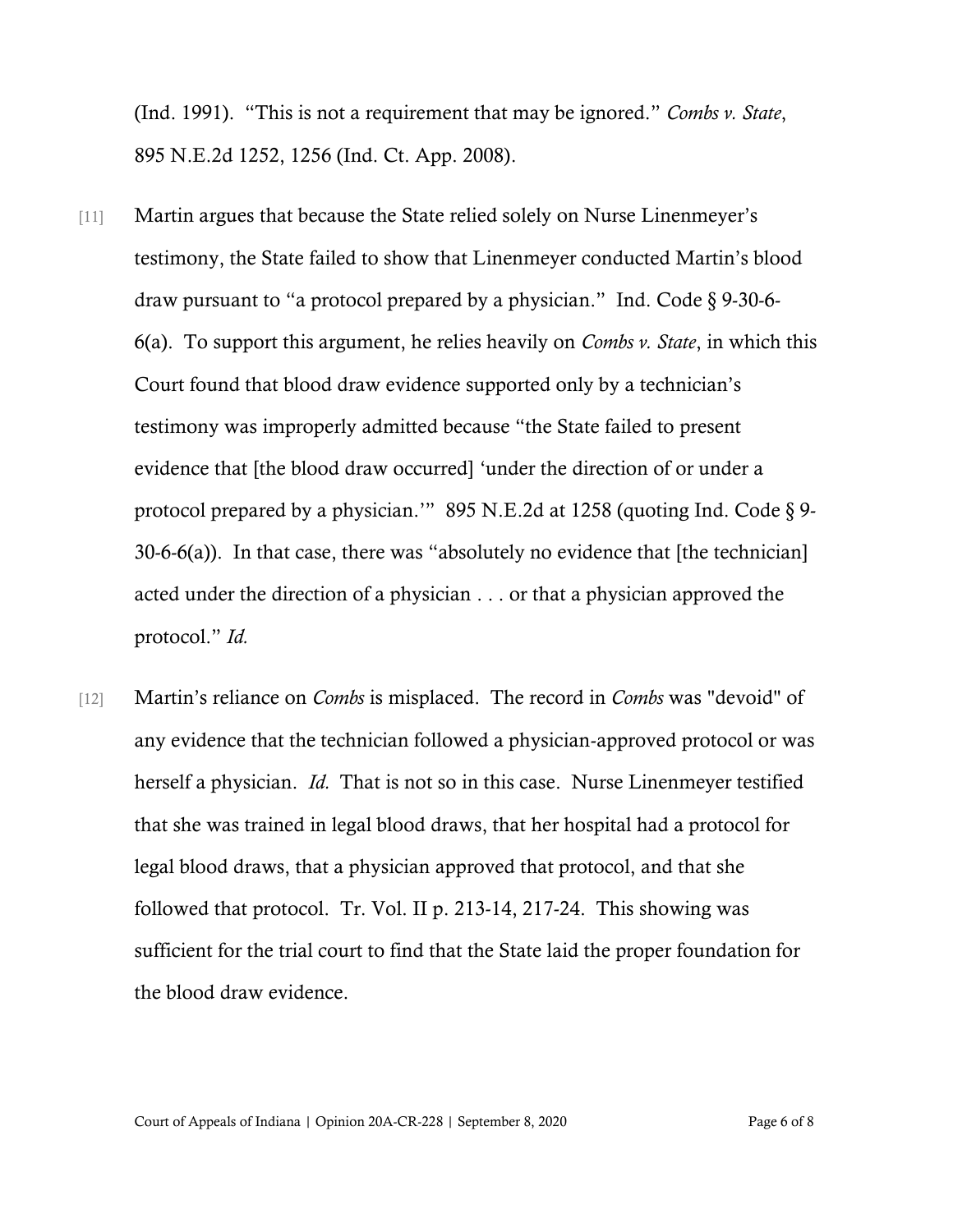- [13] In fact, the case before us is more in line with *Pedigo v. State*, 146 N.E. 3d 1002 (Ind. Ct. App. 2020), than *Combs*. In *Pedigo*, this Court distinguished *Combs* and upheld the admission of blood draw evidence because the blood draw technician's testimony included attestations that she followed a protocol approved by a physician. *Id.* at 1013-14. Martin argues that *Combs* applies because Linenmeyer's testimony is insufficiently detailed and reliable to support the court's decision. This argument is an invitation to reweigh the evidence, which this Court cannot and will not do. The trial court did not err by finding that Nurse Linenmeyer's testimony laid a sufficient foundation for the admission of the blood draw evidence.
- [14] Finally, we note briefly that even if the blood draw evidence was admitted in error, the error was harmless. "The improper admission is harmless error if the conviction is supported by substantial independent evidence of guilt satisfying the reviewing court there is no substantial likelihood the challenged evidence contributed to the conviction." *Turner v. State*, 953 N.E.2d 1039, 1059 (Ind. 2011).
- [15] In the present case, there is substantial evidence of guilt independent of the blood draw. The relevant conviction here is the jury verdict finding Martin guilty of Class C misdemeanor operating a vehicle while intoxicated. This was the charge for which the blood draw evidence was considered.
- [16] As for whether Martin was driving, the record reveals that the car that slid off the highway is his, Lieutenant Martin testified that Martin told him he had been

Court of Appeals of Indiana | Opinion 20A-CR-228 | September 8, 2020 Page 7 of 8